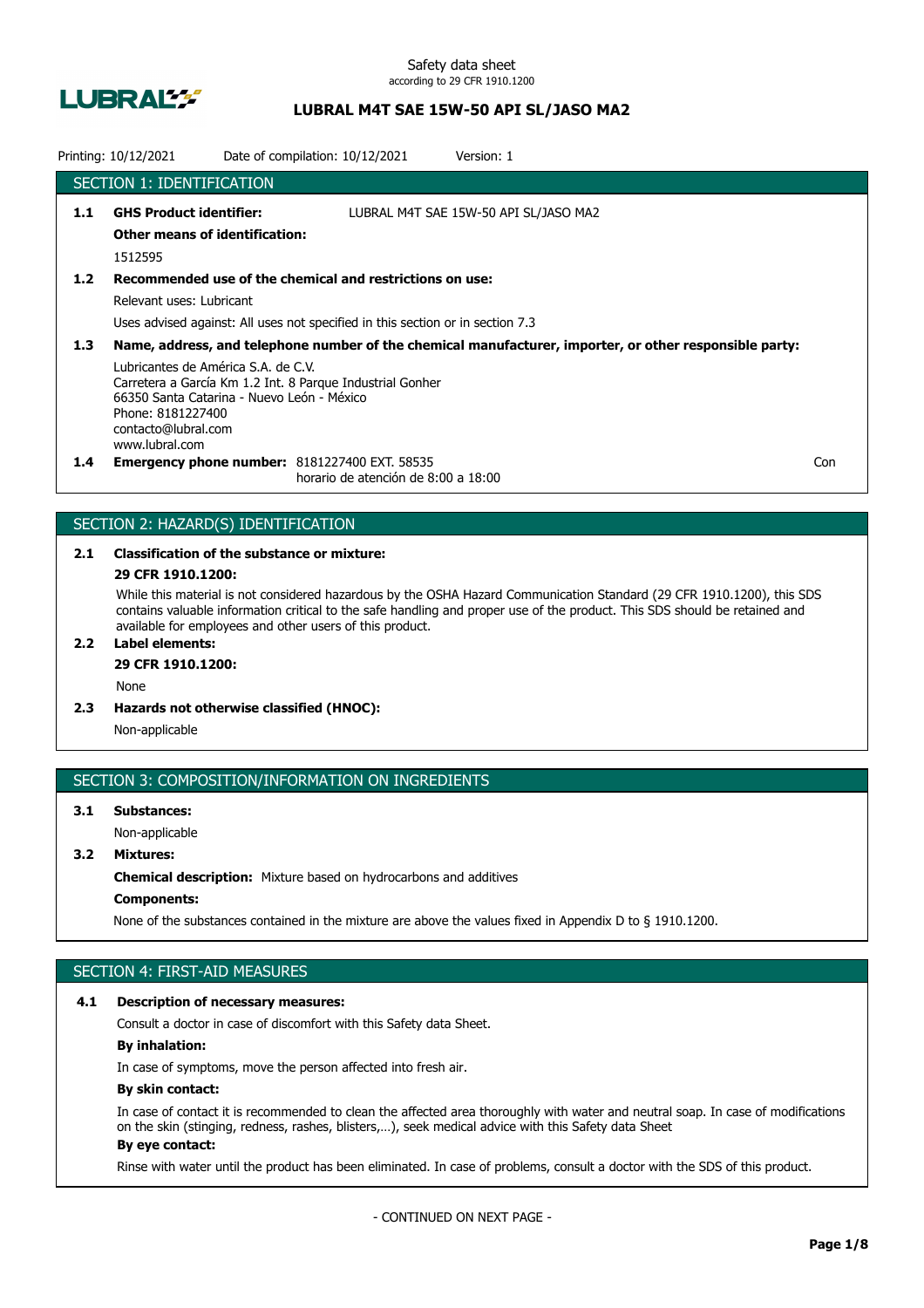

## **LUBRAL M4T SAE 15W-50 API SL/JASO MA2**

### Printing: 10/12/2021 Date of compilation: 10/12/2021 Version: 1

### SECTION 4: FIRST-AID MEASURES (continued)

### **By ingestion/aspiration:**

In case of consumption in large quantities, it is recommended to seek medical assistance.

- **4.2 Most important symptoms/effects, acute and delayed:** Acute and delayed effects are indicated in sections 2 and 11.
- **4.3 Indication of immediate medical attention and special treatment needed, if necessary:** Non-applicable

## SECTION 5: FIRE-FIGHTING MEASURES

### **5.1 Suitable (and unsuitable) extinguishing media:**

#### **Suitable extinguishing media:**

If possible use polyvalent powder fire extinguishers (ABC powder), alternatively use foam or carbon dioxide extinguishers (CO₂).

## **Unsuitable extinguishing media:**

IT IS RECOMMENDED NOT to use full jet water as an extinguishing agent.

#### **5.2 Specific hazards arising from the chemical:**

Due to its non-flammable nature, the product does not present a fire risk under normal conditions of storage, manipulation and use.

### **5.3 Special protective equipment and precautions for fire-fighters:**

Depending on the magnitude of the fire it may be necessary to use full protective clothing and individual respiratory equipment. Minimum emergency facilities and equipment should be available (fire blankets, portable first aid kit,...)

### **Additional provisions:**

As in any fire, prevent human exposure to fire, smoke, fumes or products of combustion. Only properly trained personnel should be involved in firefighting. Evacuate nonessential personnel from the fire area. Destroy any source of ignition. In case of fire, refrigerate the storage containers and tanks for products susceptible to inflammation. Avoid spillage of the products used to extinguish the fire into an aqueous medium.

## SECTION 6: ACCIDENTAL RELEASE MEASURES

#### **6.1 Personal precautions, protective equipment and emergency procedures:**

#### **For non-emergency personnel:**

Isolate leaks provided that there is no additional risk for the people performing this task.

**For emergency responders:**

See section 8.

### **6.2 Environmental precautions:**

This product is not classified as hazardous to the environment. Keep product away from drains, surface and underground water.

### **6.3 Methods and materials for containment and cleaning up:**

It is recommended:

Absorb the spillage using sand or inert absorbent and move it to a safe place. Do not absorb in sawdust or other combustible absorbents. For any concern related to disposal consult section 13.

### **6.4 Reference to other sections:**

See sections 8 and 13.

## SECTION 7: HANDLING AND STORAGE

#### **7.1 Precautions for safe handling:**

A.- Precautions for safe manipulation

Comply with the current standards 29 CFR 1910 Occupational Safety and Health Standards. Keep containers hermetically sealed. Control spills and residues, destroying them with safe methods (section 6). Avoid leakages from the container. Maintain order and cleanliness where dangerous products are used.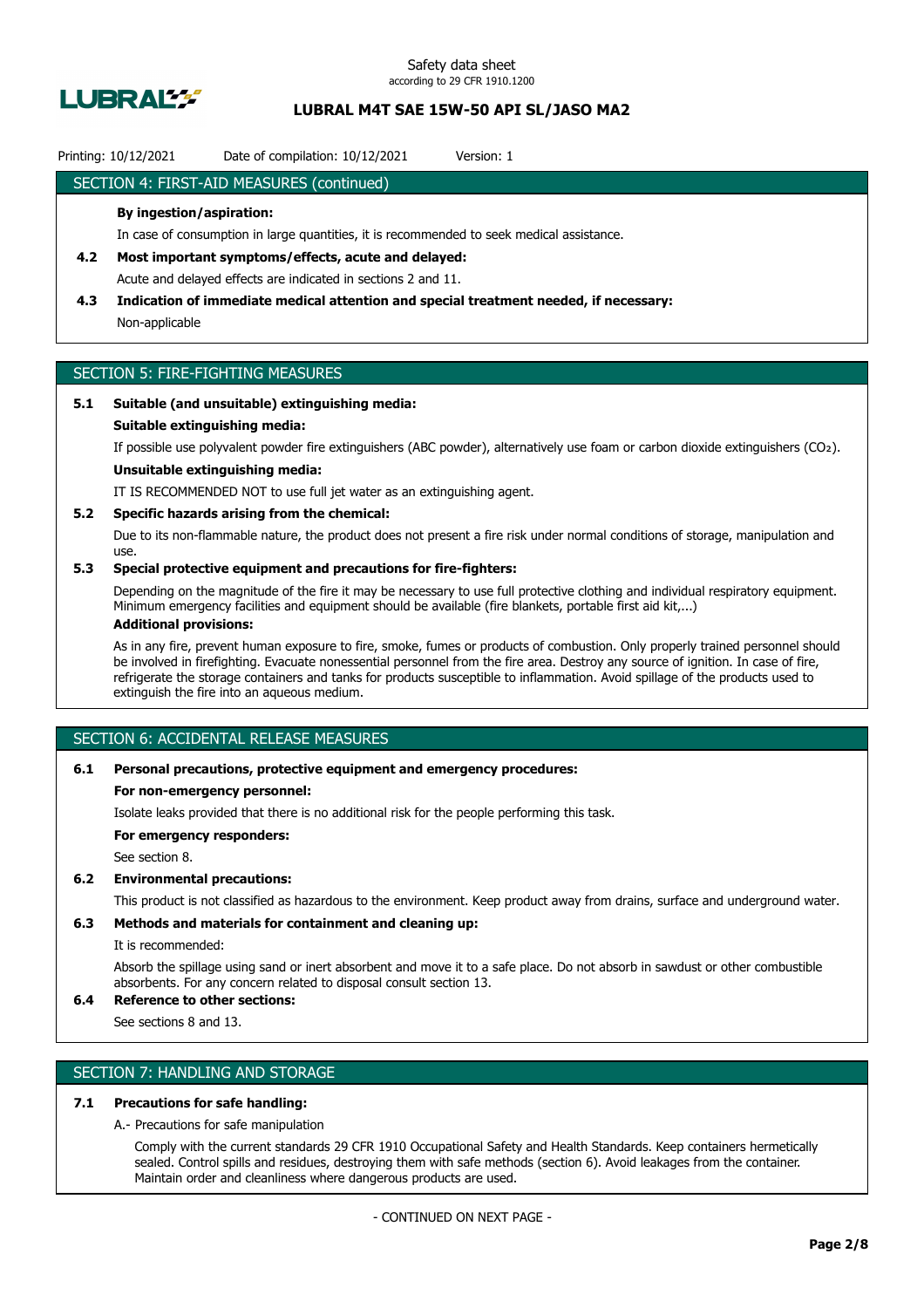

## **LUBRAL M4T SAE 15W-50 API SL/JASO MA2**

#### Printing: 10/12/2021 Date of compilation: 10/12/2021 Version: 1

### SECTION 7: HANDLING AND STORAGE (continued)

#### B.- Technical recommendations for the prevention of fires and explosions

It is recommended to transfer at a slow speed to avoid the creation of electrostatic charges that could affect flammable products. Consult section 10 for conditions and materials that should be avoided.

C.- Technical recommendations to prevent ergonomic and toxicological risks

Do not eat or drink during the process, washing hands afterwards with suitable cleaning products.

D.- Technical recommendations to prevent environmental risks

It is not necessary to take special measures to prevent environmental risks. For more information see subsection 6.2

#### **7.2 Conditions for safe storage, including any incompatibilities:**

A.- Technical measures for storage

Store in a cool, dry, well-ventilated location

B.- General conditions for storage

Avoid sources of heat, radiation, static electricity and contact with food. For additional information see subsection 10.5

### **7.3 Specific end use(s):**

Except for the instructions already specified it is not necessary to provide any special recommendation regarding the uses of this product.

### SECTION 8: EXPOSURE CONTROLS/PERSONAL PROTECTION

#### **8.1 Control parameters:**

Substances whose occupational exposure limits have to be monitored in the workplace:

Oils: PEL-TWA= 5mg/m3

#### **8.2 Appropriate engineering controls:**

A.- Individual protection measures, such as personal protective equipment

As a preventative measure it is recommended to use basic Personal Protection Equipment. For more information on Personal Protection Equipment (storage, use, cleaning, maintenance, class of protection,…) consult the information leaflet provided by the manufacturer. For more information see subsection 7.1. All information contained herein is a recommendation, the information on clothing performance must be combined with professional judgment, and a clear understanding of the clothing application, to provide the best protection to the worker. All chemical protective clothing use must be based on a hazard assessment to determine the risks for exposure to chemicals and other hazards. Conduct hazard assessments in accordance with 29 CFR 1910.132.

B.- Respiratory protection

The use of protection equipment will be necessary if a mist forms or if the occupational exposure limits are exceeded.

C.- Specific protection for the hands

| Pictogram                                  | <b>PPE</b>                            | <b>Remarks</b>                                                                                                                                                                                                                                                                             |
|--------------------------------------------|---------------------------------------|--------------------------------------------------------------------------------------------------------------------------------------------------------------------------------------------------------------------------------------------------------------------------------------------|
| <b>AND</b><br>Mandatory hand<br>protection | Protective gloves against minor risks | Replace gloves in case of any sign of damage. For prolonged periods of exposure<br>to the product for professional /industrial users, we recommend using chemical<br>protection gloves. Use gloves in accordance with manufacturer's use limitations<br>and OSHA standard 1910.138 (29CFR) |

As the product is a mixture of several substances, the resistance of the glove material can not be calculated in advance with total reliability and has therefore to be checked prior to the application.

#### D.- Ocular and facial protection

| Pictogram                             | <b>PPE</b>                                    | Remarks                                                                                                                                                                                                                           |
|---------------------------------------|-----------------------------------------------|-----------------------------------------------------------------------------------------------------------------------------------------------------------------------------------------------------------------------------------|
| (U'U)<br>Mandatory face<br>protection | Panoramic glasses against splash/projections. | Clean daily and disinfect periodically according to the manufacturer's instructions.<br>Use if there is a risk of splashing. Use this PPE in accordance with manufacturer's<br>use limitations and OSHA standard 1910.133 (29CFR) |
| E.- Bodily protection                 |                                               |                                                                                                                                                                                                                                   |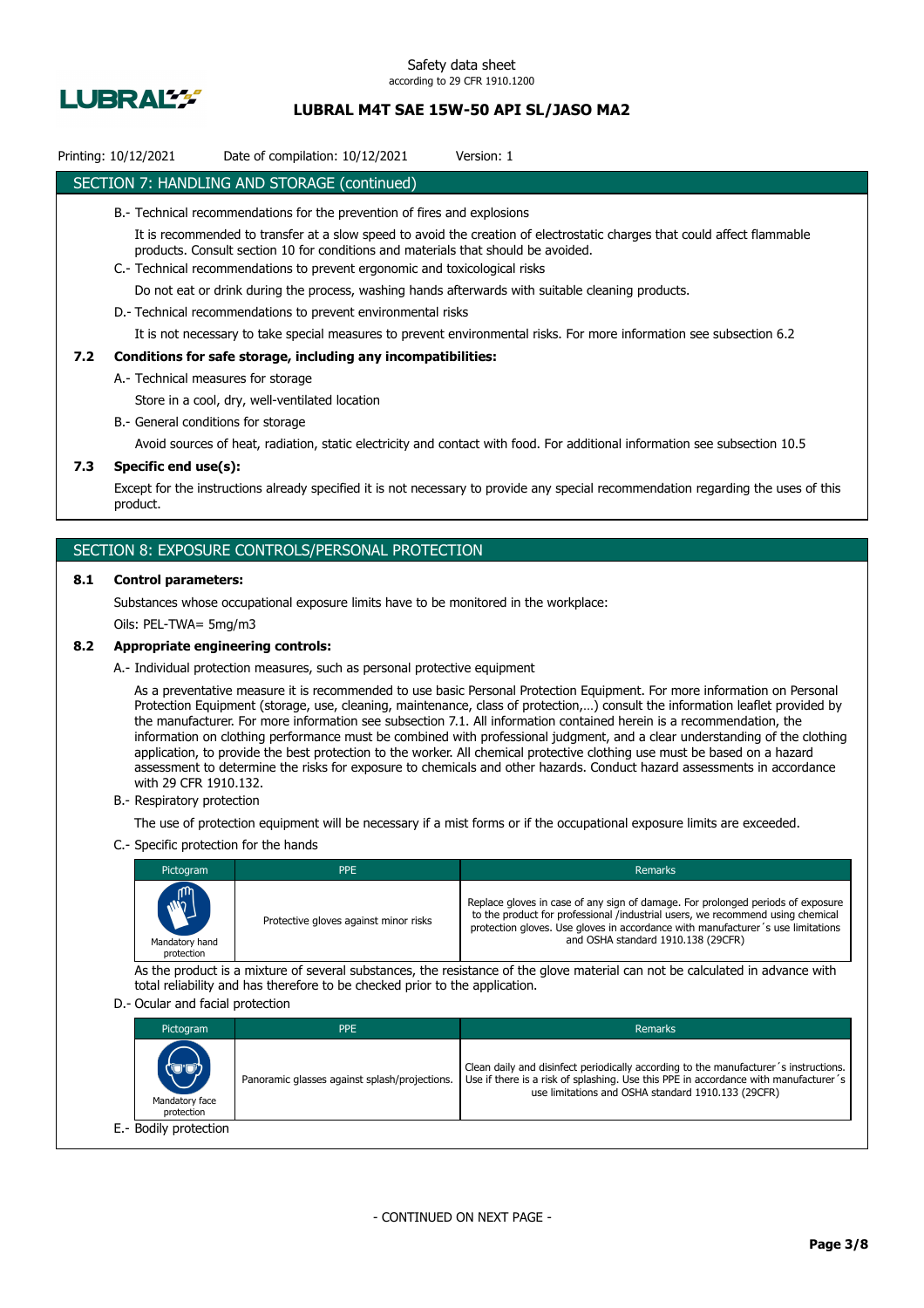

## **LUBRAL M4T SAE 15W-50 API SL/JASO MA2**

|     | Printing: 10/12/2021                             | Date of compilation: 10/12/2021                                                                    |        | Version: 1                                                                                                                                                                                                                     |  |
|-----|--------------------------------------------------|----------------------------------------------------------------------------------------------------|--------|--------------------------------------------------------------------------------------------------------------------------------------------------------------------------------------------------------------------------------|--|
|     |                                                  | <b>SECTION 8: EXPOSURE CONTROLS/PERSONAL PROTECTION (continued)</b>                                |        |                                                                                                                                                                                                                                |  |
|     |                                                  |                                                                                                    |        |                                                                                                                                                                                                                                |  |
|     | Pictogram                                        | <b>PPE</b>                                                                                         |        | Remarks                                                                                                                                                                                                                        |  |
|     |                                                  |                                                                                                    |        | Replace before any evidence of deterioration.                                                                                                                                                                                  |  |
|     |                                                  | Work clothing                                                                                      |        |                                                                                                                                                                                                                                |  |
|     |                                                  |                                                                                                    |        |                                                                                                                                                                                                                                |  |
|     |                                                  |                                                                                                    |        |                                                                                                                                                                                                                                |  |
|     |                                                  | Anti-slip work shoes                                                                               |        | Replace before any evidence of deterioration.                                                                                                                                                                                  |  |
|     |                                                  |                                                                                                    |        |                                                                                                                                                                                                                                |  |
|     | F.- Additional emergency measures                |                                                                                                    |        |                                                                                                                                                                                                                                |  |
|     |                                                  | It is not necessary to take additional emergency measures.                                         |        |                                                                                                                                                                                                                                |  |
|     | <b>Environmental exposure controls:</b>          |                                                                                                    |        |                                                                                                                                                                                                                                |  |
|     |                                                  |                                                                                                    |        | In accordance with the community legislation for the protection of the environment it is recommended to avoid environmental<br>spillage of both the product and its container. For additional information see subsection 7.1.D |  |
|     |                                                  | National volatile organic compound emission standards (40 CFR Part 59):                            |        |                                                                                                                                                                                                                                |  |
|     | V.O.C. (Subpart C - Consumer):                   | 0 % weight                                                                                         |        |                                                                                                                                                                                                                                |  |
|     | V.O.C. (Coatings) at 68 °F:                      | 0 kg/m <sup>3</sup> $(0 g/L)$                                                                      |        |                                                                                                                                                                                                                                |  |
|     |                                                  |                                                                                                    |        |                                                                                                                                                                                                                                |  |
|     |                                                  | SECTION 9: PHYSICAL AND CHEMICAL PROPERTIES                                                        |        |                                                                                                                                                                                                                                |  |
|     |                                                  |                                                                                                    |        |                                                                                                                                                                                                                                |  |
| 9.1 |                                                  | Information on basic physical and chemical properties:                                             |        |                                                                                                                                                                                                                                |  |
|     |                                                  | For complete information see the product datasheet.                                                |        |                                                                                                                                                                                                                                |  |
|     | <b>Appearance:</b>                               |                                                                                                    |        |                                                                                                                                                                                                                                |  |
|     | Physical state at 68 °F:                         |                                                                                                    | Liquid |                                                                                                                                                                                                                                |  |
|     | Appearance:                                      |                                                                                                    |        | Not available                                                                                                                                                                                                                  |  |
|     | Color:                                           |                                                                                                    | Amber  |                                                                                                                                                                                                                                |  |
|     | Odor:                                            |                                                                                                    |        | Not available                                                                                                                                                                                                                  |  |
|     | Odour threshold:<br>Non-applicable *             |                                                                                                    |        |                                                                                                                                                                                                                                |  |
|     | <b>Volatility:</b>                               |                                                                                                    |        |                                                                                                                                                                                                                                |  |
|     | Boiling point at atmospheric pressure:           |                                                                                                    |        | Non-applicable *                                                                                                                                                                                                               |  |
|     | Vapour pressure at 68 °F:                        |                                                                                                    |        | Non-applicable *                                                                                                                                                                                                               |  |
|     | Vapour pressure at 122 °F:                       |                                                                                                    |        | <300000 Pa (300 kPa)                                                                                                                                                                                                           |  |
|     | Evaporation rate at 68 °F:                       |                                                                                                    |        | Non-applicable *                                                                                                                                                                                                               |  |
|     | <b>Product description:</b><br>Density at 68 °F: |                                                                                                    |        |                                                                                                                                                                                                                                |  |
|     | Relative density at 68 °F:                       |                                                                                                    |        | 850 kg/m <sup>3</sup> (ASTM D-4052)<br>Non-applicable *                                                                                                                                                                        |  |
|     | Dynamic viscosity at 68 °F:                      |                                                                                                    |        | Non-applicable *                                                                                                                                                                                                               |  |
|     | Kinematic viscosity at 68 °F:                    |                                                                                                    |        | Non-applicable *                                                                                                                                                                                                               |  |
|     | Kinematic viscosity at 104 °F:                   |                                                                                                    |        | 123 mm <sup>2</sup> /s (ASTM D-445)                                                                                                                                                                                            |  |
|     | Kinematic viscosity at 212 °F:                   |                                                                                                    |        | 19 mm <sup>2</sup> /s (ASTM D-445)                                                                                                                                                                                             |  |
|     | Concentration:                                   |                                                                                                    |        | Non-applicable *                                                                                                                                                                                                               |  |
|     | pH:                                              |                                                                                                    |        | Non-applicable *                                                                                                                                                                                                               |  |
|     | Vapour density at 68 °F:                         |                                                                                                    |        | Non-applicable *                                                                                                                                                                                                               |  |
|     |                                                  | Partition coefficient n-octanol/water 68 °F:                                                       |        | Non-applicable *                                                                                                                                                                                                               |  |
|     | Solubility in water at 68 °F:                    |                                                                                                    |        | Non-applicable *                                                                                                                                                                                                               |  |
|     | Solubility properties:                           |                                                                                                    |        | Non-applicable *                                                                                                                                                                                                               |  |
|     |                                                  | *Not relevant due to the nature of the product, not providing information property of its hazards. |        |                                                                                                                                                                                                                                |  |
|     |                                                  |                                                                                                    |        |                                                                                                                                                                                                                                |  |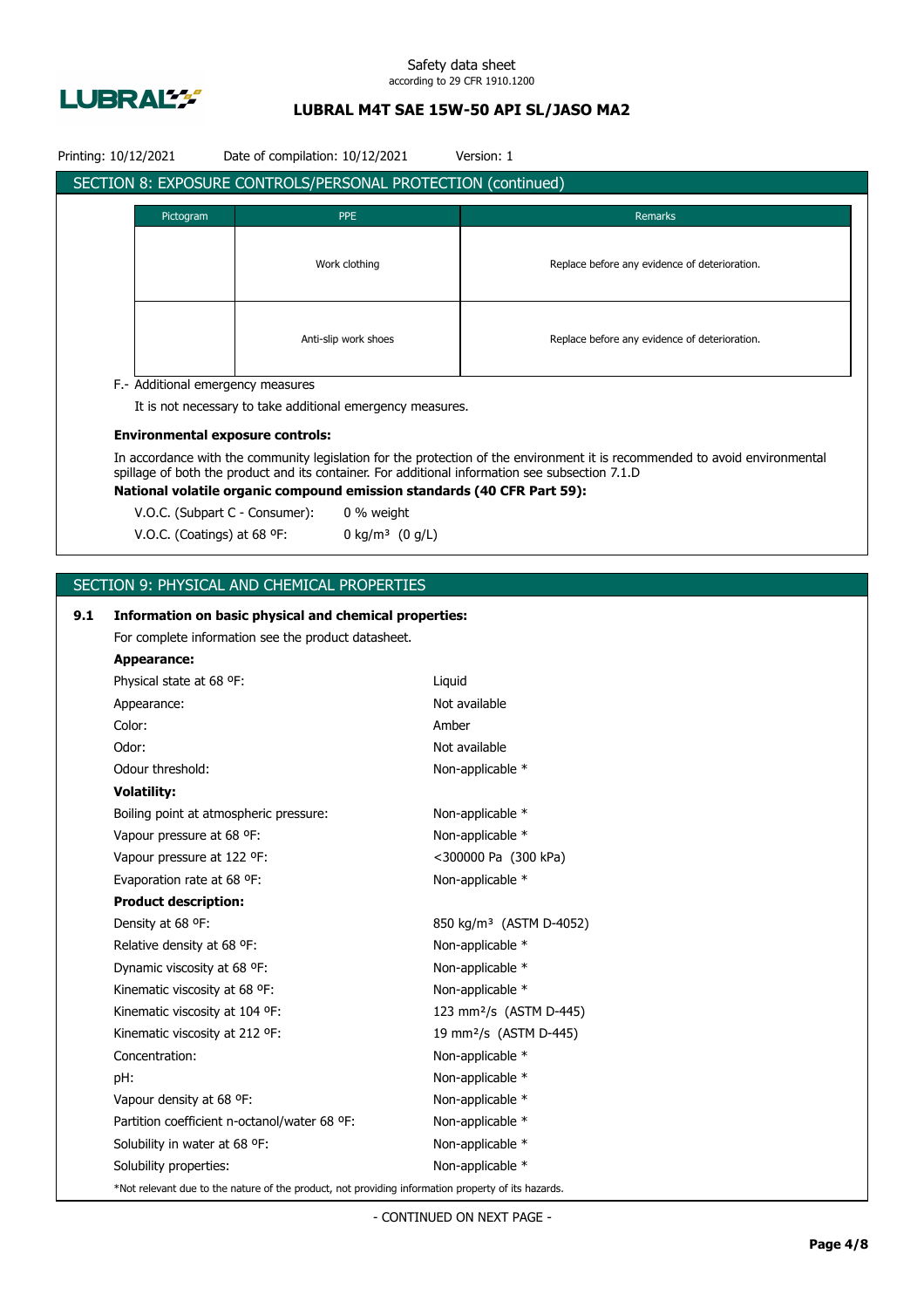

## **LUBRAL M4T SAE 15W-50 API SL/JASO MA2**

|     | Printing: 10/12/2021                 | Date of compilation: 10/12/2021                                                                    | Version: 1         |
|-----|--------------------------------------|----------------------------------------------------------------------------------------------------|--------------------|
|     |                                      | SECTION 9: PHYSICAL AND CHEMICAL PROPERTIES (continued)                                            |                    |
|     | Decomposition temperature:           |                                                                                                    | Non-applicable *   |
|     | Melting point/freezing point:        |                                                                                                    | Non-applicable *   |
|     | <b>Flammability:</b>                 |                                                                                                    |                    |
|     | Flash Point:                         |                                                                                                    | 437 °F (ASTM D-92) |
|     | Flammability (solid, gas):           |                                                                                                    | Non-applicable *   |
|     | Autoignition temperature:            |                                                                                                    | Non-applicable *   |
|     | Lower flammability limit:            |                                                                                                    | Non-applicable *   |
|     | Upper flammability limit:            |                                                                                                    | Non-applicable *   |
|     | <b>Particle characteristics:</b>     |                                                                                                    |                    |
|     | Median equivalent diameter:          |                                                                                                    | Non-applicable     |
| 9.2 | <b>Other information:</b>            |                                                                                                    |                    |
|     |                                      | Information with regard to physical hazard classes:                                                |                    |
|     | Explosive properties:                |                                                                                                    | Non-applicable *   |
|     | Oxidising properties:                |                                                                                                    | Non-applicable *   |
|     | Corrosive to metals:                 |                                                                                                    | Non-applicable *   |
|     | Heat of combustion:                  |                                                                                                    | Non-applicable *   |
|     | components:                          | Aerosols-total percentage (by mass) of flammable                                                   | Non-applicable *   |
|     | <b>Other safety characteristics:</b> |                                                                                                    |                    |
|     | Surface tension at 68 °F:            |                                                                                                    | Non-applicable *   |
|     | Refraction index:                    |                                                                                                    | Non-applicable *   |
|     |                                      | *Not relevant due to the nature of the product, not providing information property of its hazards. |                    |

## SECTION 10: STABILITY AND REACTIVITY

## **10.1 Reactivity:**

No hazardous reactions are expected because the product is stable under recommended storage conditions. See section 7.

#### **10.2 Chemical stability:**

Chemically stable under the conditions of storage, handling and use.

## **10.3 Possibility of hazardous reactions:**

Under the specified conditions, hazardous reactions that lead to excessive temperatures or pressure are not expected.

### **10.4 Conditions to avoid:**

Applicable for handling and storage at room temperature:

| Shock and friction           | Contact with air | Increase in temperature | <b>Sunlight</b> | <b>Humidity</b> |
|------------------------------|------------------|-------------------------|-----------------|-----------------|
| Not applicable               | Not applicable   | Not applicable          | Not applicable  | Not applicable  |
| 10.5 Incompatible materials: |                  |                         |                 |                 |

## Acids **Water Water Coxidising materials** Combustible materials Chhers Others Avoid strong acids Not applicable Not applicable Not applicable Not applicable Avoid alkalis or strong bases

#### **10.6 Hazardous decomposition products:**

See subsection 10.3, 10.4 and 10.5 to find out the specific decomposition products. Depending on the decomposition conditions, complex mixtures of chemical substances can be released: carbon dioxide (CO2), carbon monoxide and other organic compounds.

## SECTION 11: TOXICOLOGICAL INFORMATION

## **11.1 Information on toxicological effects:**

LD50 oral > 5000 mg/kg (rat)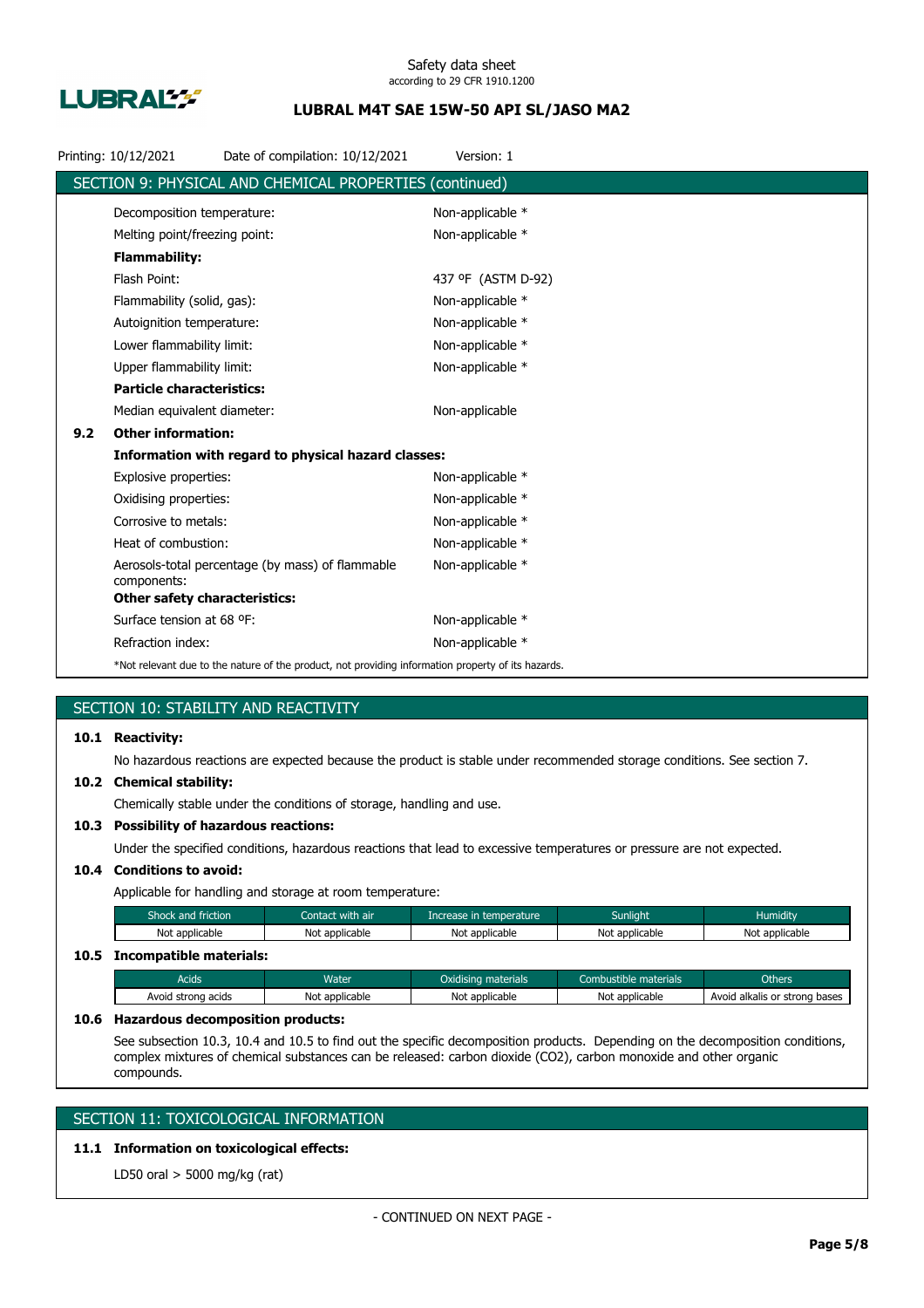

# **LUBRAL M4T SAE 15W-50 API SL/JASO MA2**

| Printing: 10/12/2021<br>Date of compilation: 10/12/2021<br>Version: 1                                                                                                                                                                                                                                                                                                                                                                                                           |
|---------------------------------------------------------------------------------------------------------------------------------------------------------------------------------------------------------------------------------------------------------------------------------------------------------------------------------------------------------------------------------------------------------------------------------------------------------------------------------|
| SECTION 11: TOXICOLOGICAL INFORMATION (continued)                                                                                                                                                                                                                                                                                                                                                                                                                               |
| <b>Dangerous health implications:</b>                                                                                                                                                                                                                                                                                                                                                                                                                                           |
| In case of exposure that is repetitive, prolonged or at concentrations higher than recommended by the occupational exposure<br>limits, it may result in adverse effects on health depending on the means of exposure:<br>A- Ingestion (acute effect):                                                                                                                                                                                                                           |
| - Acute toxicity : Based on available data, the classification criteria are not met<br>- Corrosivity/Irritability: Based on available data, the classification criteria are not met<br>B- Inhalation (acute effect):                                                                                                                                                                                                                                                            |
| - Acute toxicity : Based on available data, the classification criteria are not met<br>- Corrosivity/Irritability: Based on available data, the classification criteria are not met<br>C- Contact with the skin and the eyes (acute effect):                                                                                                                                                                                                                                    |
| Contact with the skin: Based on available data, the classification criteria are not met<br>- Contact with the eyes: Based on available data, the classification criteria are not met<br>D- CMR effects (carcinogenicity, mutagenicity and toxicity to reproduction):                                                                                                                                                                                                            |
| - Carcinogenicity: Based on available data, the classification criteria are not met<br>IARC: Distillates (petroleum), hydrotreated heavy paraffinic, < 3 % IP 346, > 20,5 cSt @ 40°C (3); Distillates (petroleum),<br>solvent-dewaxed heavy paraffinic, < 3% DMSO (3)<br>Mutagenicity: Based on available data, the classification criteria are not met<br>- Reproductive toxicity: Based on available data, the classification criteria are not met<br>E- Sensitizing effects: |
| - Respiratory: Based on available data, the classification criteria are not met<br>- Cutaneous: Based on available data, the classification criteria are not met<br>F- Specific target organ toxicity (STOT) - single exposure:                                                                                                                                                                                                                                                 |
| Based on available data, the classification criteria are not met                                                                                                                                                                                                                                                                                                                                                                                                                |
| G- Specific target organ toxicity (STOT)-repeated exposure:                                                                                                                                                                                                                                                                                                                                                                                                                     |
| Specific target organ toxicity (STOT)-repeated exposure: Based on available data, the classification criteria are not met<br>- Skin: Based on available data, the classification criteria are not met, as it does not contain substances classified as<br>dangerous for this effect. For more information see section 3.<br>H- Aspiration hazard:                                                                                                                               |
| Based on available data, the classification criteria are not met                                                                                                                                                                                                                                                                                                                                                                                                                |
| <b>Other information:</b>                                                                                                                                                                                                                                                                                                                                                                                                                                                       |
| Non-applicable                                                                                                                                                                                                                                                                                                                                                                                                                                                                  |
| Specific toxicology information on the substances:                                                                                                                                                                                                                                                                                                                                                                                                                              |
| Not available                                                                                                                                                                                                                                                                                                                                                                                                                                                                   |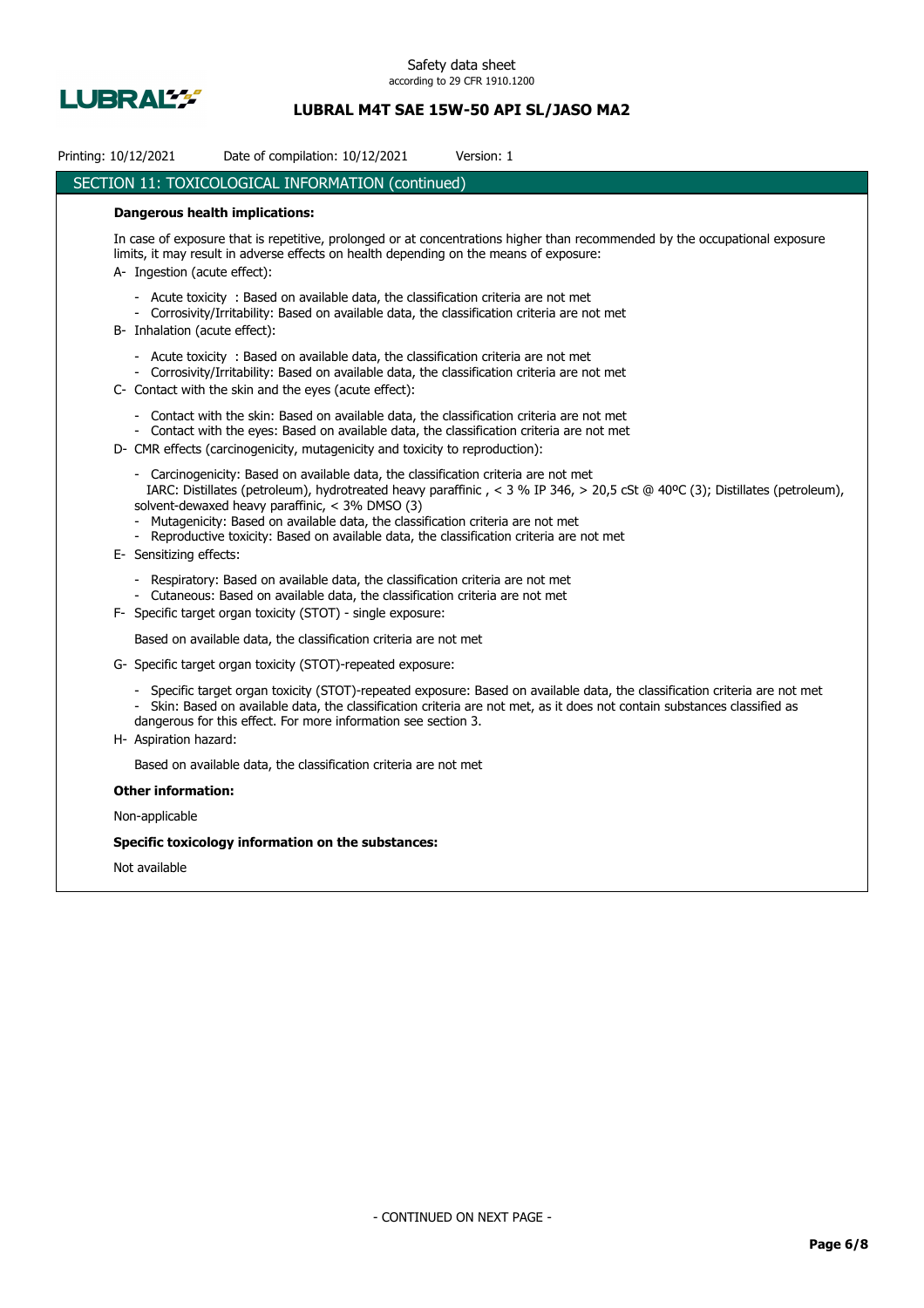

## **LUBRAL M4T SAE 15W-50 API SL/JASO MA2**

| Date of compilation: 10/12/2021<br>Printing: 10/12/2021<br>Version: 1                                           |
|-----------------------------------------------------------------------------------------------------------------|
| SECTION 12: ECOLOGICAL INFORMATION                                                                              |
| The experimental information related to the eco-toxicological properties of the product itself is not available |
| 12.1 Ecotoxicity (aquatic and terrestrial, where available):                                                    |
| Not available                                                                                                   |
| 12.2 Persistence and degradability:                                                                             |
| Not available                                                                                                   |
| 12.3 Bioaccumulative potential:                                                                                 |
| Not available                                                                                                   |
| 12.4 Mobility in soil:                                                                                          |
| Not available                                                                                                   |
| 12.5 Results of PBT and vPvB assessment:                                                                        |
| Non-applicable                                                                                                  |
| $136$ C Other reduces offerting                                                                                 |

#### **12.6 Other adverse effects:**

Not described

### SECTION 13: DISPOSAL CONSIDERATIONS

#### **13.1 Disposal methods:**

#### **Waste management (disposal and evaluation):**

Consult the authorized waste service manager on the assessment and disposal operations. In case the container has been in direct contact with the product, it will be processed the same way as the actual product. Otherwise, it will be processed as nondangerous residue. We do not recommended disposal down the drain. See epigraph 6.2.

**Regulations related to waste management:**

Legislation related to waste management:

40 CFR Part 261- IDENTIFICATION AND LISTING OF HAZARDOUS WASTE

## SECTION 14: TRANSPORT INFORMATION

This product is not regulated for transport.

### SECTION 15: REGULATORY INFORMATION

#### **15.1 Safety, health and environmental regulations specific for the product in question:**

SARA Title III - Toxic Chemical Release Inventory Reporting (Section 313): Non-applicable California Proposition 65 (the Safe Drinking Water and Toxic Enforcement Act of 1986): Non-applicable The Toxic Substances Control Act (TSCA) : Non-applicable Massachusetts RTK - Substance List: Non-applicable New Jersey Worker and Community Right-to-Know Act: Non-applicable New York RTK - Substance list: Non-applicable Pennsylvania Worker and Community Right-to-Know Law: Non-applicable CANADA-Domestic Substances List (DSL): Non-applicable CANADA-Non-Domestic Substances List (NDSL): Non-applicable NTP (National Toxicology Program): Non-applicable Minnesota - Hazardous substances ERTK: Non-applicable Rhode Island - Hazardous substances RTK: Non-applicable OSHA Specifically Regulated Substances (29 CFR 1910.1001-1096): Non-applicable Hazardous Air Pollutants (Clean Air Act): Non-applicable Hazardous substances release notification under CERCLA sections 102-103 (40 CFR Part 302): Non-applicable **Specific provisions in terms of protecting people or the environment:**

It is recommended to use the information included in this safety data sheet as data used in a risk evaluation of the local circumstances in order to establish the necessary risk prevention measures for the manipulation, use, storage and disposal of this product.

- CONTINUED ON NEXT PAGE -